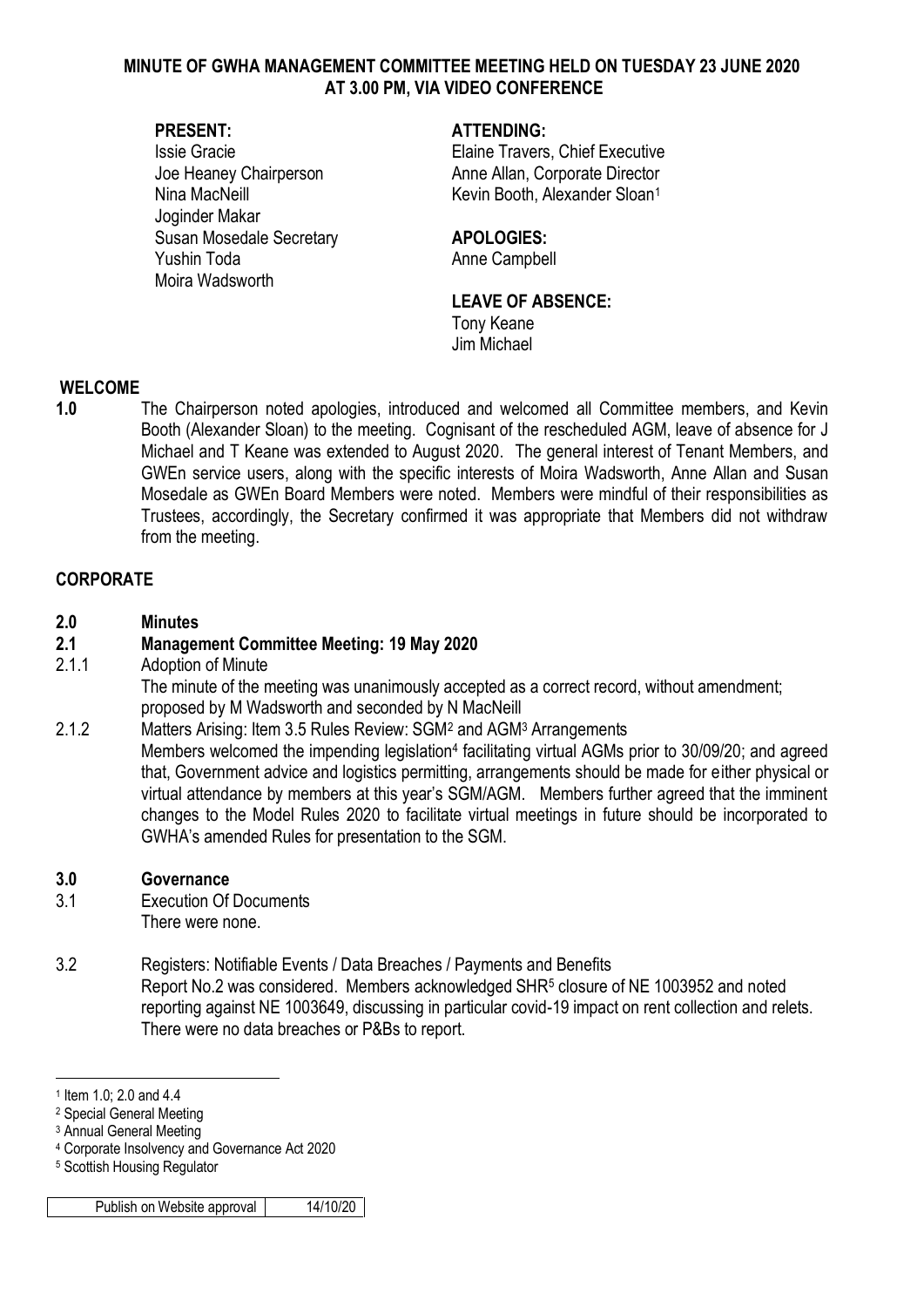- 3.3 MC Membership Strategy Members acknowledged successful completion of the Committee Training Forum via digital platform, with potential for two MC nominations at AGM; and plans for ongoing MC member promotion.
- 3.4 Code of Governance Rule 68 Compliance Members considered Report No 3, noting compliance and performance as confirmed by the Corporate Director and verified by the Secretary.
- 3.5 Corporate Year End Compliance Report No.4 was considered and compliance noted.
- 3.6 Committee Plan :Performance 19/20 & 20/21 Draft Report No 5 was considered. Members noted 2019/20 progress and performance; and adopted draft plans and PI for 2020/21.
- 3.7 Community Award Ratification Report No.6 was considered. Members agreed an extension to the end of July for nominations, with further promotion through the summer newsletter; and with Office Bearers making the Award decision for 2019/20 (and future years) depending on J Michael's availability.

# **4.0 Finance**

4.1 Major Repairs Fund Strategy

Report No 7 was considered and the procurement/project impact 2019/20, and plans for LCC $<sup>6</sup>$  review</sup> 2020/21 were acknowledged. In the context of the earlier discussion of the annual accounts, Members were satisfied there was sufficient provision to fund the Major Repairs Strategy.

4.2 Financial Plan Medium Term Mindful of the SHR's revised submission timescale, Members agreed to reschedule consideration of the Plan to August, to allow additional time for covid-19 impact assessment.

# 4.3 Loan Portfolio Return

Members considered Report No.8 in some detail, noting loan redemption in line with the treasury management policy and authority; and acknowledging the average interest rate, covenants and unit security.

# 4.4 Annual Accounts Adoption

Report No 10 was considered, with Kevin Booth presenting the annual accounts in some detail, and noting the following in particular:

- 1. Reduced operating costs (p9) reflecting maintenance/procurement scheduling; and a higher than average spend in 2018/19.
- 2. Significant variation in other comprehensive income (p9) following positive actuarial valuation of the pension scheme for 2020.
- 3. Another year of strong financial performance; a very healthy balance sheet and surplus; and a strong position to weather a potential covid-19 financial impact.

Kevin Booth talked through the Management Letter and key audit risks, with Members noting there were no adjustments to the accounts, assumptions applied were appropriate, financial controls were robust, and there were no matters that required to be brought to the attention of the MC.

Members welcomed the clean audit report, and recorded their thanks to Kevin Booth, and Alexander Sloan, for delivering the audit within a tight timeframe and in such unusual circumstances. The

1

<sup>6</sup> Life Cycle Costing